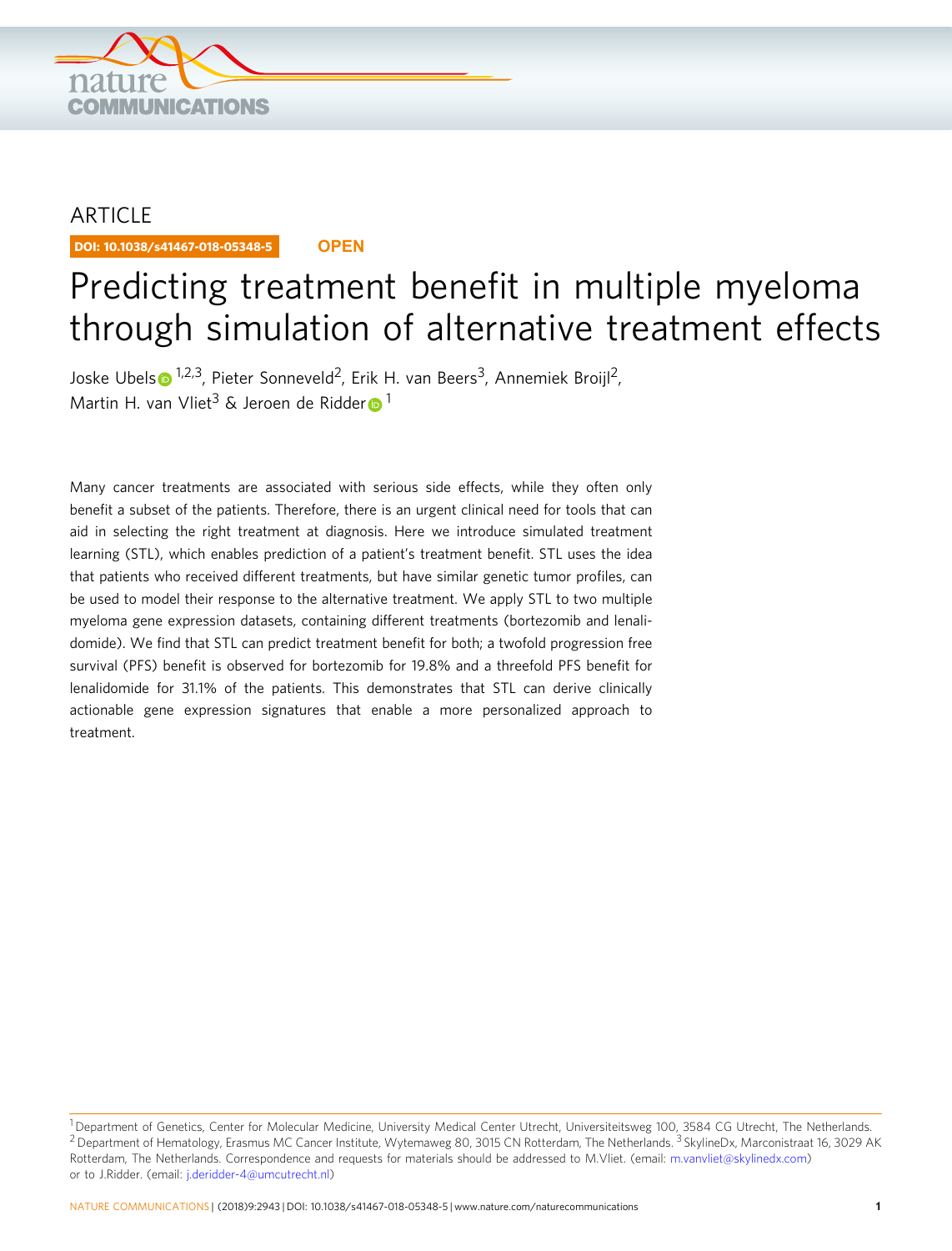<span id="page-1-0"></span>he successful treatment of cancer is hampered by genetic heterogeneity of the disease. Differences in the genetic makeup between tumors can result in a different response to treatment<sup>[1](#page-8-0)</sup>. As a result, despite the existence of a wide range of efficient cancer treatments, many therapies only benefit a min-ority of the patients that receive them<sup>[2](#page-8-0)</sup>. Because many therapies may be associated with serious adverse effects, there is a great clinical need for tools to predict—at the moment of diagnosis which patient will benefit most from a certain treatment.

To address this, substantial efforts have been made to identify clinical and molecular markers, such as gene expression signatures, that can predict a favorable or adverse prognosis<sup>3</sup>. Traditionally, this is achieved by defining subtypes (e.g., through unsupervised learning approaches) based on molecular markers such as genotype or gene expression. For many of these subtypes an association has been determined to survival or drug response $4-6$  $4-6$ .

More direct approaches use supervised learning, such as (logistic) regression, to identify markers associated with survival. In this setting, a class label is defined for each patient based on their survival or some other outcome measure, such as the risk of experiencing a relapse. The training procedure then focuses on predicting these labels as accurately as possible to ultimately produce a classifier that can predict outcome for a new patient. One of the first successful examples of such an approach resulted in a 70-gene prognostic expression signature for breast cancer<sup>7</sup>. A phase III clinical trial recently revealed that patients predicted to have good survival based on this signature can safely forego chemotherapy without compromising outcome[8,](#page-8-0) thus preventing overtreatment of these patients. These examples demonstrate that prognostic predictors can have value in predicting benefit to treatment.

Despite these successes, prognostic signatures are fundamentally limited in their ability to predict treatment benefit. This is because prognostic signatures are determined without taking treatment into account, i.e., they are not trained to distinguish patients that survive long as a result of the treatment. For this reason, patients classified in the "long survival" class may in fact survive just as long on any treatment available. Conversely, patients in the "short survival" class could actually have benefited from the treatment because they would have had an even shorter survival on another treatment. In Fig. 1a, b, we illustrate this in the setting of a randomized trial with two treatment arms. Figure 1a shows the result for a prognostic classifier which results in a survival difference between the two classes that is similar in both treatment arms. However, to achieve treatment benefit prediction we should identify a subset of patients that specifically benefit from one of the two treatments, that is, where the difference in survival between the two treatments is larger than in the population as a whole (Fig. 1b). It should be noted that it is possible that a prognostic classifier happens to identify a difference between treatment arms as well, but this is not an aim in the training procedure. We hypothesized that a method that is specifically geared towards optimizing the identification of a subset of patients with a greater treatment benefit will achieve better results.

Treatment benefit is commonly measured by the hazard ratio (HR), which describes a patient's hazard to experience an event, for example death or progression of disease, relative to another set of patients who received a different treatment. Some recently published predictive classifiers have only shown to find a difference in response or survival between two groups of patients who all received the same treatment $9-11$  $9-11$ . These signatures are not constructed to be predictive, since they do not necessarily provide a treatment decision; the prognosis may well be the same in every treatment group. To be truly predictive, a subgroup with a difference in survival between two treatment arms needs to be identified.



Fig. 1 Illustration of the difference between prognostic and predictive classifiers and an overview of the approach. a Example of the Kaplan-Meier curve for a prognostic classifier. **b** Example of the Kaplan-Meier curve for a predictive classifier. c Division of dataset into training and test sets. D1-D3 are all used once to validate the classifier trained on the remaining two-thirds of data. d Flow of the GESTURE algorithm. In step 1 the prototypes with a longer than expected survival difference are identified on fold A. In step 2 the number of prototypes and corresponding decision boundary used in the classifier are optimized on fold B. In step 3 the performance of the classifier on fold C across all repeats is used to select the combination of gene sets to be used in the final classifier. In step 4 a classifier for these gene sets is defined on all training data. This classifier will be validated on the fold D not included in the training data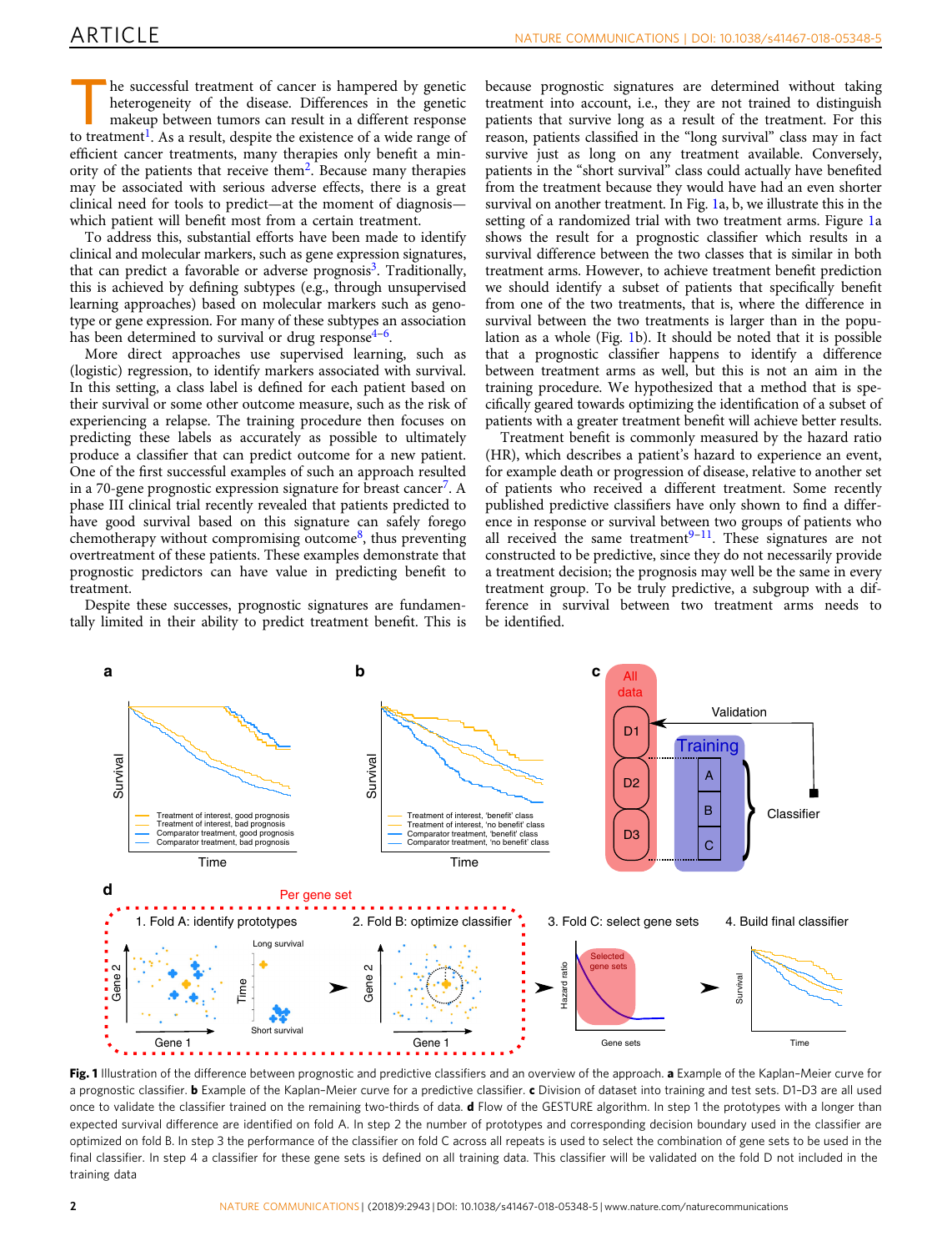Constructing classifiers that can achieve true treatment benefit prediction thus poses a unique challenge, as it is impossible to know how a patient would have responded to the alternative treatment. As a result, class labels based, which can be used to train a classifier are not available and existing classification schemes are not applicable (as demonstrated in Sections Results and Discussion).

To address the lack of suitable training labels, we introduce the concept of simulated treatment learning (STL), a method to derive classifiers that can predict treatment benefit. STL can be applied to gene expression datasets with two treatment arms and survival data. STL uses genetic similarity, defined based on gene expression in the tumor, between patients from different treatment groups to model how a particular patient would have responded to the alternative treatment.

In this work we focus on predicting treatment benefit for multiple myeloma (MM), a clonal B-cell malignancy that is characterized by abnormal proliferation of plasma cells in the bone marrow. Median survival of MM patients is 5 years<sup>12</sup>. In the last two decades many novel therapies have been introduced for MM, resulting in an improved survival<sup>13,14</sup>. Bortezomib and lenalidomide were crucial in achieving these improved survival rates. However, despite these advances, not all patients benefit from these novel agents and there are insufficient tools to predict treatment response or survival. Between MM patients heterogeneity in gene expression profiles is observed<sup>15,16</sup>. For these reasons, genetic signatures that can predict treatment benefit for MM patients are of high clinical value, making it an ideal test case for STL.

There are some preliminary indications that predictive signatures may exist for MM. Some of the various prognostic factors known in MM were later found to be predictive as well. For instance, it was shown that patients with the chromosomal aberration del17p, known to be prognostic, benefitted more from the proteasome inhibitor bortezomib than patients without  $del17p<sup>17</sup>$  $del17p<sup>17</sup>$  $del17p<sup>17</sup>$ . Furthermore, expression levels of tumor suppressor RPL5, located on chromosome 1, were also found to correlate with bortezomib response<sup>[18](#page-8-0)</sup>. Both these abnormalities have been found to be recurrently present in MM plasma cells and were later found to be prognostic and predictive. STL enables us to directly discover predictive markers, without relying on previously discovered (prognostic) markers. We implement the STL concept in the algorithm Gene Expression-based Simulated Treatment Using similaRity between patiEnts (GESTURE), which makes it possible to derive a gene expression signature that is able to distinguish a subset of patients with improved treatment outcome from the treatment of interest, but not from the comparator treatment. We show that GESTURE can predict treatment benefit for two major treatments in MM, bortezomib and lenalidomide. The final classifier finds a subgroup containing 19.8% of the patients that have a twofold progression free survival (PFS) benefit when treated with bortezomib and a threefold PFS benefit for lenalidomide for 31.1% of the patients. Our results demonstrate that GESTURE can be used to robustly derive clinically actionable gene expression signatures that enable a more personalized approach to cancer treatment.

## Results

Definition of treatment benefit class. We combined data from three randomized phase III clinical trials comprising of 910 patients with MM (see Methods), who either received the proteasome inhibitor bortezomib ( $n = 407$ ) or not ( $n = 503$ ). For each patient gene expression profiles were generated from purified myeloma plasma cells at diagnosis. An overall HR of 0.74 (95% CI: 0.61–0.90,  $p = 0.0029$ ,  $n = 910$ ) is observed between the two treatment arms, in favor of the bortezomib arm. While this HR indicates significant treatment benefit for bortezomib, we asked whether this was driven by a small benefit for all patients, or if a subgroup of patients can be identified showing a large benefit from treatment with bortezomib, while the remainder of patients show a smaller or no benefit from bortezomib. With this research we aim to identify a subset of patients, the "benefit" class, who benefit from the treatment of interest (bortezomib) relative to a comparator treatment arm which does not contain bortezomib. The patients not included in the 'benefit' class belong to the class "no benefit" and would not benefit from receiving bortezomib. The classifier identifying this "benefit" class could serve as a valuable diagnostic to determine, which newly diagnosed patients would benefit from bortezomib (based) treatment.

Regular classifiers cannot predict treatment benefit. We first aimed to evaluate how well a regular (prognostic) classification approach is able to reach treatment benefit prediction. According to our definition of treatment benefit, a classifier should identify a subset of patients (class "benefit") with a significantly better survival on the treatment of interest than the population as a whole. In a regular binary classification setting, training such classifier requires a labeled dataset, where the label indicates if the patient will or will not benefit from treatment. As discussed in the introduction, such labels are not available, since we cannot know how a patient would have responded to a different treatment. However, one reasonable assumption could be that patients who survive long in the treatment arm of interest do so because they benefited from the treatment, and, conversely, patients who survive short in the other treatment arm do so because they should have received the treatment of interest. Following this line of reasoning, we define the "benefit" class as the 25% longest surviving patients in the bortezomib arm and the 25% shortest surviving nonbortezomib patients. Together, these two groups form the class "benefit" (25% of all patients). All other patients from the two arms (75%) are labeled as class "no benefit".

Table 1 demonstrates that with some classifiers class "benefit" can be predicted from the gene expression data reasonably well, with a cross-validation accuracy ranging from 0.58 for the random forest classifier to 0.81 for the support vector machine classifier. However, using an independent validation fold, we find that prediction of treatment benefit fails as no improvement in HR is found over the whole population. A similar absence of performance is observed when other percentages than 25% were chosen to define the class "benefit" (Supplementary Tables 2–4).

The approach to derive labels directly from survival information is essentially similar to prognostic classification, and our results thus cast doubt on the utility of prognostic approaches in a

Table 1 Classification accuracy in cross-validation and HR in independent validation for the classifiers trained on labels based on the top 25% surviving bortezomib patients and the bottom 25% nonbortezomib patients

|                 | <b>Classification accuracy</b> | <b>Validation HR</b>     | p value |
|-----------------|--------------------------------|--------------------------|---------|
| Nearest mean    | 0.58 (std. dev.: 0.07)         | 0.96 (95% CI: 0.57-1.60) | 0.86    |
| l Random forest | 0.68 (std. dev.: 0.03)         | 0.95 (95% CI: 0.54-1.68) | 0.87    |
| l SVM           | 0.81 (std. dev.: 0.06)         | 0.81 (95% CI: 0.31-2.13) | 0.67    |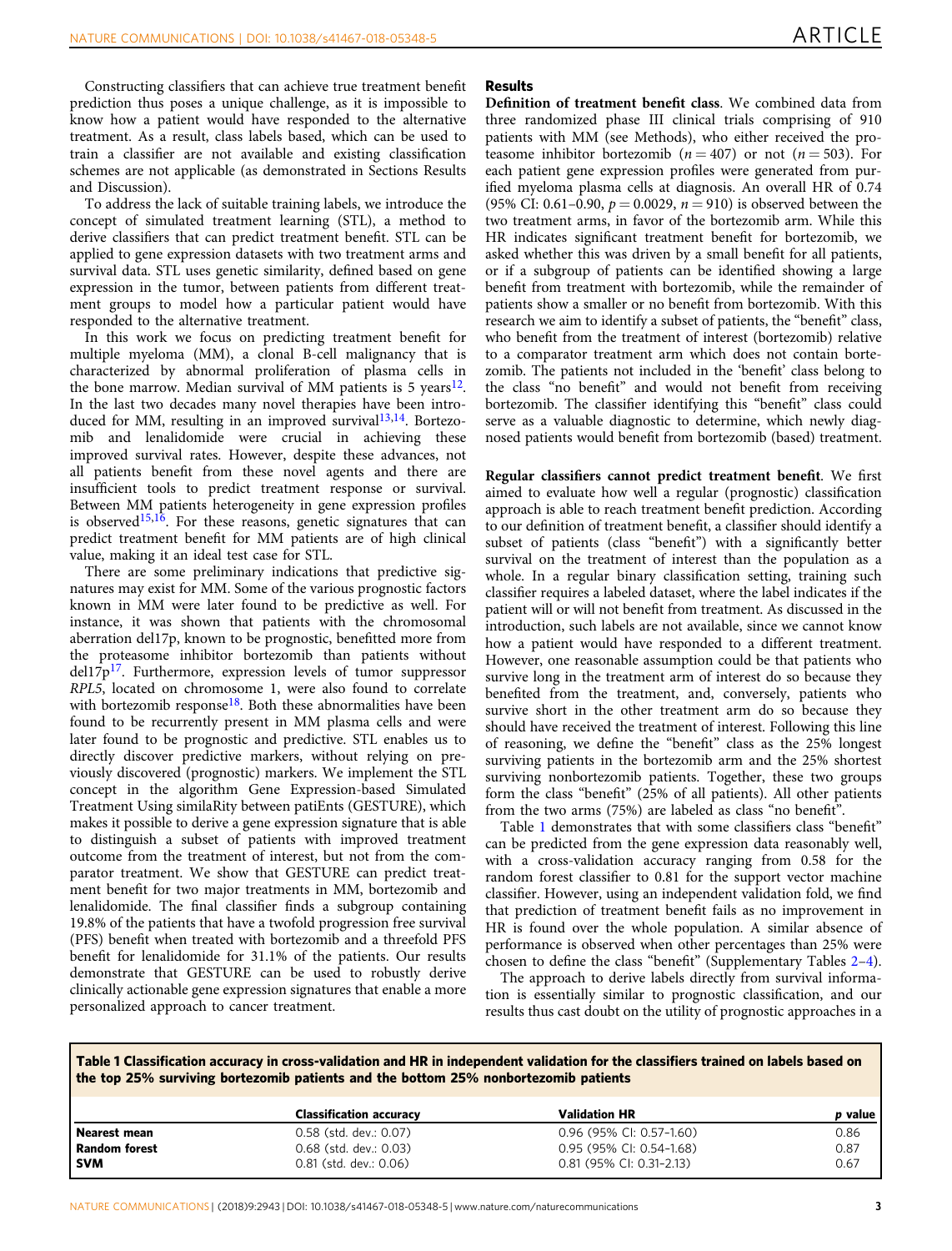| Table 2 Classification accuracy in cross-validation and HR in independent validation for the classifiers trained on labels selected |
|-------------------------------------------------------------------------------------------------------------------------------------|
| from randomly generated classifications with a significant HR under 0.5                                                             |

|                 | <b>Classification accuracy</b> | <b>Validation HR</b>     | <i>p</i> value |
|-----------------|--------------------------------|--------------------------|----------------|
| Nearest mean    | 0.50 (std. dev.: 0.02)         | 0.81 (95% CI: 0.49-1.35) | 0.42           |
| l Random forest | 0.66 (std. dev.: 0.02)         | 0.81 (95% CI: 0.50-1.41) | 0.51           |
| l svm           | $0.83$ (std. dev.: $0.06$ )    | 1.10 (95% CI: 0.52-2.34) | 0.80           |

predictive setting. However, this lack of performance may not be surprising, since the training labels already lead to unrealistically large HRs (<0.1), indicating that the labels are often wrong. Classifiers trained on such noisy labels are indeed unlikely to have predictive performance in independent validation data. It should moreover be noted that this approach does not take censoring of the patients into account.

As an alternative approach, we therefore also generated a large number (1000) of random labelings and evaluated the HR in the "benefit" class of these randomly labeled datasets. Those labelings that resulted in a significant ( $p < 0.05$ ) HR below 0.5 were subsequently used to train a classifier. This greedy random search procedure enables taking into account censoring of patients (through the calculation of the HR) and leads to less extreme HRs in the training data. However, this approach also did not yield classifiers with a significant HR when applied to the validation fold (Table 2). This demonstrates that it is not straightforward to derive labels for treatment benefit that can be accurately predicted from the gene expression dataset.

Overview of simulated treatment learning. The key idea of STL is that a patient's treatment benefit can be estimated by comparing its survival to a set of genetically similar patients that received the comparator treatment (Fig. [1](#page-1-0)d, step 1). Patients with a large survival difference compared to genetically similar patients can then act as prototype patients; new patients with a similar gene expression profile are expected to also benefit from receiving the treatment of interest. Since similarity in gene expression profile is greatly influenced by the choice of input genes, we define this similarity according to a large number of gene sets. Training the prototype-based classifier requires optimizing two parameters per gene set: the number of prototypes to use and the decision boundary, defined in terms of the Euclidean distance to the prototype (Fig. [1d](#page-1-0), step 2). The STL classifier also needs to select the optimal gene sets to ultimately classify a patient. Importantly, the labels are now defined using the prototypes identified for the various gene sets, which means that in the STL approach there is no need to define labels before training the classifier. To train the classifier and select the best performing gene sets, the training data are split in three folds (A–C). Fold A is used to identify prototypes, fold B to optimize the decision boundary, and fold C to estimate classifier performance.

To obtain unbiased estimates of the overall prediction performance, the entire dataset is divided in three equal folds, D1–D3, ensuring a similar HR between the treatment arms in all three folds. Training is performed on two folds, while the remaining fold is kept separate to serve as an independent validation set. This is rotated to obtain an unbiased prediction for each fold. The division of the data in D1–D3, and subsequently in folds A–C is shown in Fig. [1c](#page-1-0).

It is a priori unknown which genes will be relevant to defining patient similarity and predicting treatment response. We used 10,581 functionally coherent gene sets based on Gene Ontology (GO) annotation. Each gene set is used to train a separate classifier. The top-performing classifiers are subsequently combined into an ensemble classifier to determine the optimal

number of gene sets to be used in the final classifier (Fig. [1d](#page-1-0), step 3, for details see Methods). For the gene sets included in this optimal number a single classifier is trained using all the training data.

These classifiers are combined into the final ensemble classifier that is used to classify the patients in the validation set (Fig. [1d](#page-1-0), step 4).

STL finds a predictive classifier for bortezomib benefit. Figure [2a](#page-4-0) shows the cumulative progression free survival curves for two treatment arms, with an HR of 0.74 (95% CI: 0.61–0.90,  $p =$ 0.0029,  $n = 910$ ) between the treatment arms. Figure [2b](#page-4-0) shows the treatment arms and classes as identified by the STL classifier, when combining the class 'benefit' from the three validation folds. These three validation folds together comprise the whole dataset; the classification of each validation fold is predicted by separately trained classifiers. This enables us to show a validation performance for the whole dataset.

The validation HRs for the "benefit" and "no benefit" class are 0.50 (95% CI: 0.32–0.76,  $p = 0.0012$ ,  $n = 180$ ) and 0.78 (95% CI: 0.63–0.98,  $p = 0.03$ ,  $n = 730$ ), respectively. In the entire population an HR of 0.74 ( $p = 0.0029$ ,  $n = 910$ ) is observed. These results show that a subgroup, comprising 19.8% of the population  $(n = 180$  out of 910), is identified by our method that benefits substantially more from bortezomib treatment than the population as a whole. More importantly, the STL approach is able to discover and predict this subgroup using the gene expression data at diagnosis.

In the bortezomib arm, the "benefit" and "no benefit" class exhibit similar survival curves. This is expected, since our classifier is trained to predict benefit with respect to the patient group not receiving bortezomib. As the Kaplan–Meier in Fig. [2b](#page-4-0) shows, the other treatment arm in the "no benefit" class also has a similar survival, which means we expect these patients would have had a similar survival had they not received bortezomib. The ability to determine that a patient would not benefit from bortezomib is of equal importance as predicting benefit; preventing unnecessary treatment is an important aim of personalized medicine.

The HRs observed within each of the individual validation folds are similar to the HR obtained when combining all folds  $(0.51 \ (95\% \ \text{CI: } 0.28-0.92, \ p=0.03, \ n=89), \ 0.39 \ (95\% \ \text{CI: }$ 0.14–1.08,  $p = 0.07$ ,  $n = 30$ ), and 0.46 (95% CI: 0.21–1.02,  $p =$ 0.06,  $n = 61$ ) in folds D1–D3, respectively). We note that the HR is comparable in all folds, demonstrating a stable performance, although not statistically significant for fold D2 and D3 at  $p < 0.05$ due to the fact that in D2 9.9% of patients and in D3 20.1% are included in the "benefit" class vs. 29.4% in D1.

Traditionally, the performance of a classifier is assessed by computing its accuracy, which is done by comparing the labels predicted by the classifier with ground truth labels. Ground truth labels are labels that are known to be accurate because they can be directly observed, e.g., if a patient survives longer than 5 years or not. Since we do not know beforehand which patients benefited from bortezomib, we have no ground truth labels available and cannot compute the accuracy of our classifier. However, we can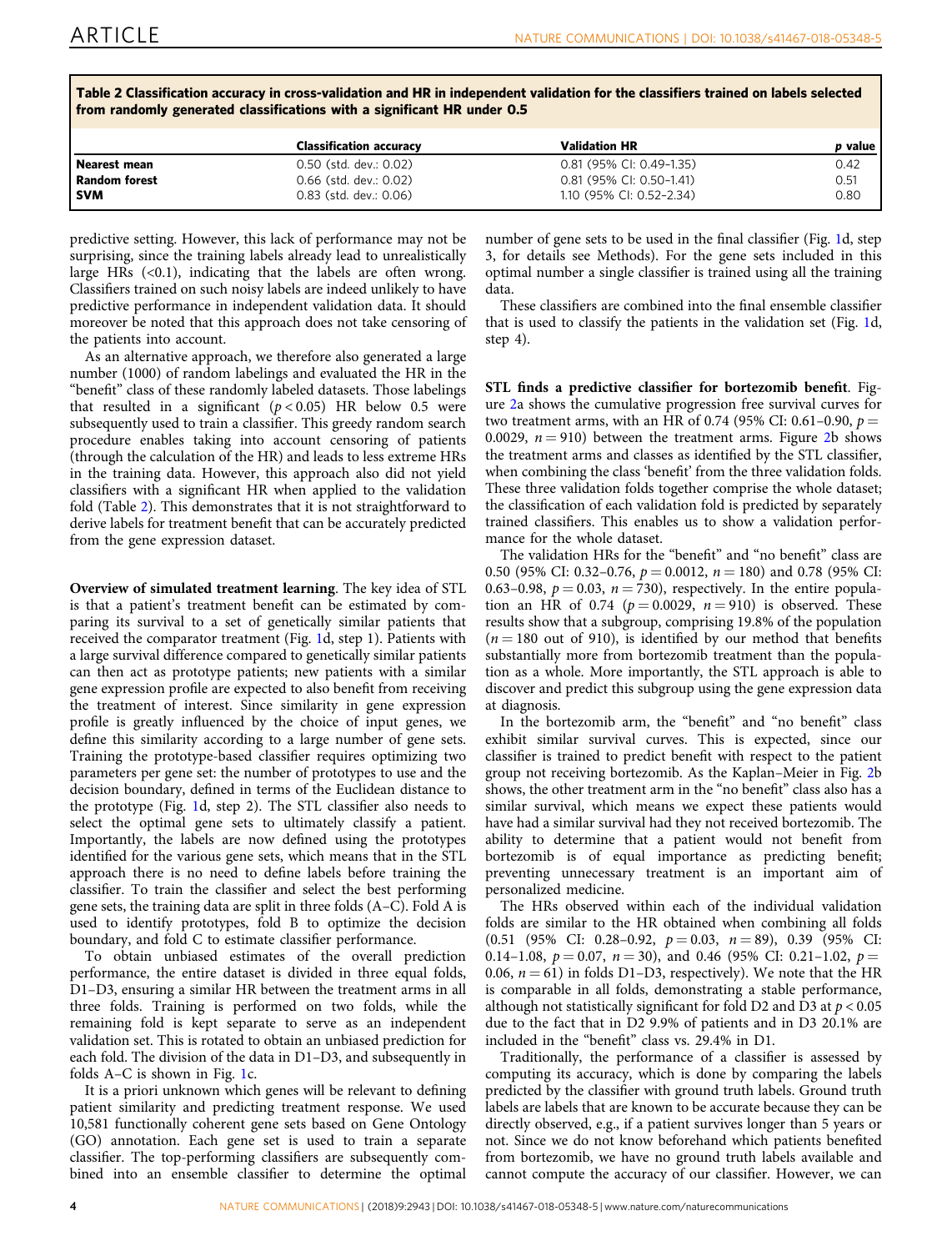<span id="page-4-0"></span>

Fig. 2 Overview of the bortezomib classifier results and comparison to known markers. a Kaplan-Meier of the entire bortezomib dataset, showing a HR of 0.74 (95% CI: 0.61-0.90,  $p = 0.0029$ ,  $n = 910$ ), between the treatment arms. **b** Kaplan-Meier of the combined classifications into a "benefit" and "no benefit" class of D1-D3. A HR of 0.50 (95% CI: 0.32-0.76,  $p = 0.0012$ ,  $n = 180$ ) is found between the treatment arms in the "benefit" class and a HR of 0.78 (95% CI: 0.63-0.98,  $p = 0.03$ ,  $n = 730$ ) in the "no benefit" class. These results show that a subgroup, comprising 19.8% of the population ( $n = 180$ out of 910 total), is identified by our method that benefits substantially more from bortezomib treatment than the population as a whole; in the entire population an HR of 0.74 (95% CI: 0.61-0.90,  $p = 0.0029$ ,  $n = 910$ ) is found. **c** The HR found in the "benefit" class (y-axis) when different operating points (x-axis) are used, compared with known predictive and prognostic markers. The gray dotted line indicated the HR found in the entire dataset, without classification. d Relationships between the 31 genes in common between the D1–D3 classifiers. Node size corresponds to how much more a gene was observed in the selected gene sets than expected. Green nodes indicate that the gene is associated with a  $p < 0.05$ . Relationships are inferred from literature with the GeneMANIA<sup>[41](#page-9-0)</sup> algorithm. A purple edge indicates the genes are co-expressed, a green edge indicates a genetic interaction, a red edge a physical interaction, an orange edge a shared protein domain, a dark blue edge indicates colocalization and a light blue edge shows that both genes are annotated to the same pathway

compare the class labels obtained with the three separate classifiers when applied to all 910 patients. We find that these three class assignments agree between the classifiers significantly more than expected by chance (i.e., 0/3 classifiers or 3/3 classifiers predict benefit; Supplementary Figure 1). A similar conclusion is reached by comparing the classification scores directly, which significantly correlate (all  $p$  values <  $1 \times 10^{-4}$ ). When considering the cases for which the 3 classifiers agree, we find that 503 patients are consistently classified as "no benefit" and 57 patients as "benefit". Together, this demonstrates that, even though the classifiers do not agree on the class assignment for all patients (which is expected in practice for classifiers with less than 100% accuracy), they capture the same gene expression patterns.

The decision boundary of the classifiers are defined by the parameters k and  $γ$  and a threshold T. We optimize the combination of k and  $\gamma$  by an exhaustive grid search. We verified that the performance of our classifier is robust to small changes in these parameters (Supplementary Note 1).

The operating point of the classier is determined by the number of individual classifiers in the ensemble that agree on the class label, and is thus directly related to the confidence of the ensemble classifier about the label "benefit". To ensure sufficient power and provide a treatment decision for a substantial group of patients, the operating point of the classifier was set to 20% in training (see methods). At this operating point, 19.8% of patients in the validation folds were actually assigned to the 'benefit' class. Figure 2c depicts the HR as a function of the confidence level of the classifier. We observe that, for higher confidence levels (yielding smaller sizes of the "benefit" class) more extreme validation HRs are observed, demonstrating that there is a direct relation between classifier score and treatment benefit. This is consistent with the fact that the highest HR and largest class "benefit" are found in fold D1 in validation, while the lowest HR and the smallest class "benefit" are found in D2.

As a control experiment, we also ran the algorithm with shuffled treatment labels, destroying the relationship between the gene expression and the treatment specific survival. As expected,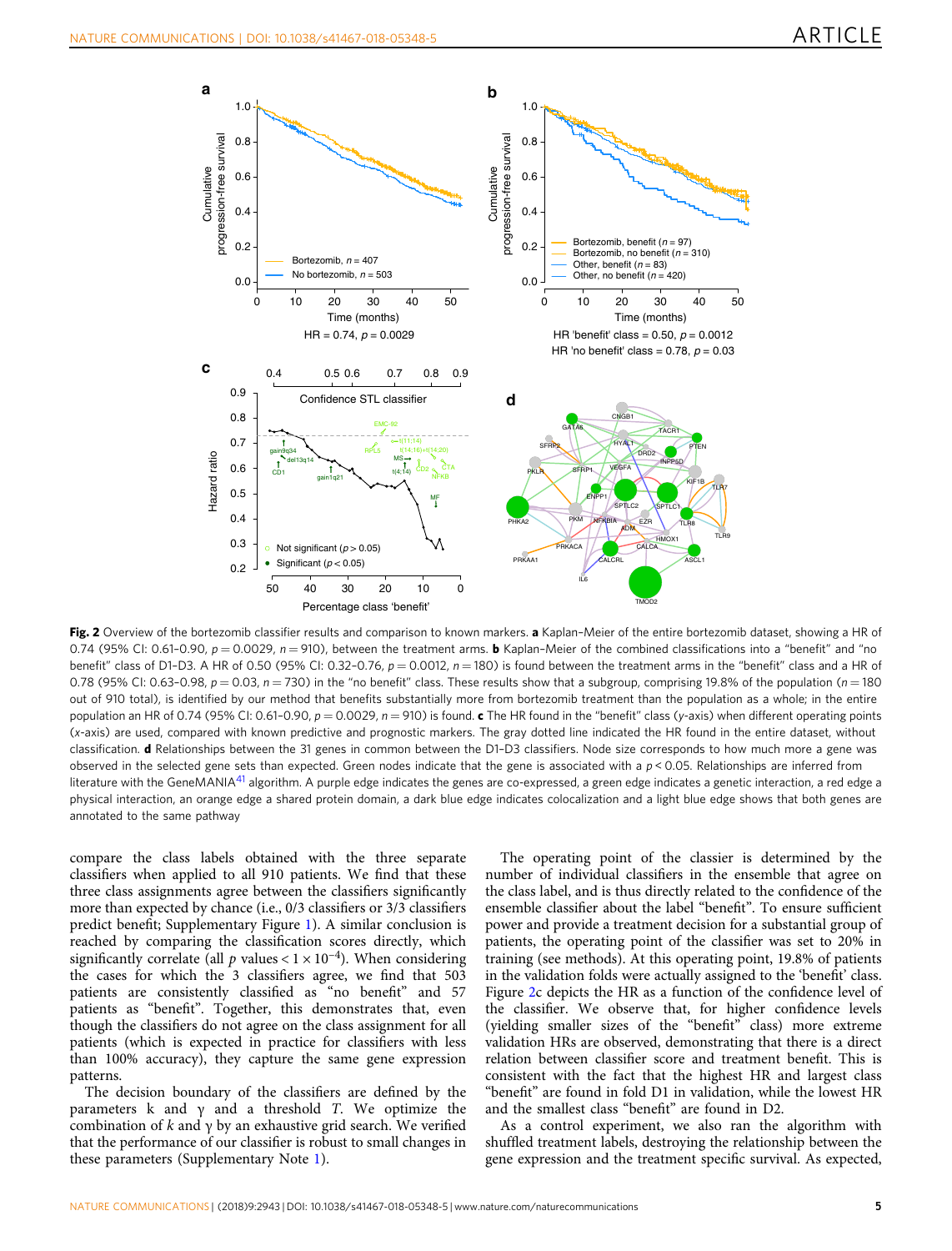the classifier trained on this data shows no performance in the validation data, achieving an HR of 1.09 (95% CI: 0.71–1.67,  $p =$ 0.69,  $n = 167$ ) in the class "benefit" and an HR of 0.95 (95% CI: 0.77–1.18,  $p = 0.65$ ,  $n = 743$ ) in the class "no benefit" (Supplementary Figure 3). This reinforces our observation that STL identifies a true effect, since the classifier shows no performance in random data.

STL classifier outperforms known markers. We compared the HRs found using the STL classifier with several known prognostic markers in MM, some of which also show predictive value (Fig. [2](#page-4-0)c). The STL classifier has a superior performance for operating points that result in assignment of up to 30% of the patients to the class "benefit". The markers that slightly outperform the STL classifier do so only for operating points that results in much larger sizes of the class "benefit" and lead to smaller effect sizes. The gray line indicates the baseline HR found in the entire dataset. A clinically actionable classifier should reach a substantially larger benefit than this baseline, which is only attained by the STL classifier and the MF cluster for operating points <30%, where the STL classifier outperforms the MF biomarker.

Biological information is important for performance. To investigate if the biological knowledge contained in the GO, used to define gene sets, truly aids classification performance, we also tested random gene sets with the same set size distribution. Using the random gene sets, final classification results in a significant HR of 0.56 (95% CI: 0.34–0.90,  $p = 0.02$ ,  $n = 148$ ) when all three validation folds are combined (Supplementary Figure 2).

This is not unexpected as combining random feature sets in an ensemble classifier is known to achieve good classification performance<sup>19</sup>. Moreover, it has been shown previously that random gene signatures can perform on par in a prognostic setting $20$ . Nonetheless, the STL classifier trained using the GO gene sets outperforms the random gene set approach in both HR and  $p$  value. Moreover, in contrast to the relatively stable performance across validation folds when using the GO gene sets, the performance of the random set approach varies greatly between the folds, ranging from an HR of 0.76 (95% CI: 0.32–1.85,  $p = 0.55$ ,  $n = 41$ ) in D1 to an HR of 0.44 (95% CI: 0.21–0.93,  $p = 0.03$ ,  $n = 67$ ) in D3.

Together, this demonstrates that the biological information contained in the GO gene sets is important to the performance of the STL classifier.

Genes used to predict treatment benefit bortezomib. The classifiers built for D1–D3 use 113, 218, and 111 GO gene sets, respectively to predict bortezomib benefit, encompassing a total of 1913 unique genes. There are 31 genes used in all three classifiers (Fig. [2d](#page-4-0)). There are GO categories that include a large subset of these 31 genes, including "positive regulation of transcription from RNA polymerase II promoter", "cellular response to hypoxia", and "negative regulation of the apoptotic process". All these GO categories are associated with the pathogenesis of cancer. Both increased proliferation and the ability to evade apoptosis are hallmarks of cancer<sup>21</sup>. It has also been established that cancer cells can adapt their metabolism to thrive in hypoxic conditions<sup>22</sup>. For the 31 genes, we calculated whether they are selected more than expected by chance. GO sets are hierarchical (i.e., there is a larger parent category that can include several children categories) and genes can be annotated to multiple GO categories. Therefore, we have taken into account how many GO categories include a certain gene to establish if we observe a gene more often than expected in our classifiers. The expected count

for a gene is based on the number of GO categories that include that gene, e.g., PTEN is included in 123 of the 10,581 gene sets, so in the 442 gene sets used across D1–D3 we would expect to observe PTEN approximately 5 times if it would occur at the same frequency as within our selected gene sets. Most genes in common between the three classifiers are observed more often than expected (degree of overrepresentation indicated by node size in Fig. [2](#page-4-0)d), with 11 of 31 significantly overrepresented ( $p < 0.05$ ). The most overrepresented genes are TMOD2, PHKA2, SPTCL1, and SPTCL2. None of these genes are known to be associated with MM or response to bortezomib. However, investigation of the proteome of a cell line carrying a SPTCL1 mutation showed an increased presence of Ig kappa chain  $C^{23}$  $C^{23}$  $C^{23}$ . Immunoglobulin light chain presence is used as a biomarker for MM and has been identified as a risk factor for progression<sup>24</sup>. PTEN is also found to be significantly overrepresented. PTEN is a known tumor suppressor and was found to be mutated in a various cancers<sup>25</sup>. In MM, PTEN mutations are relatively uncommon and associated with advanced disease<sup>26</sup>.

Impact of dataset of origin on validation performance. Our training dataset is a combination of three different datasets: total therapy 2 (TT2), total therapy 3 (TT3) (together forming the TT dataset), and HOVON-65/GMMG-HD4 (H65). Both the bortezomib and the no bortezomib arm contain more than one treatment regimen (Supplementary Table 1). We trained and validated on a combination of the datasets (see Methods). To investigate the contribution of the different datasets to the final validation performance, we calculated the HR in class "benefit" for the TT and H65 patients separately. Reassuringly, we observe a similar effect in class "benefit" in both datasets, albeit not significant due to small sample size in the H65 dataset  $(HR = 0.69)$ (95% CI: 0.36–1.32),  $p = 0.26$ ,  $n = 49$ , for H65 and HR = 0.38 (95% CI: 0.21-0.69),  $p = 0.002$ ,  $n = 131$  for TT, Supplementary Figures 4, 5). Also, the observed HR is much smaller in the TT dataset. This may be expected, since the HR in the overall population is also smaller in TT than in H65 (the overall HR in TT is 0.62 (95% CI: 0.46–0.84),  $p = 0.002$ ,  $n = 583$  vs. an HR of 0.86 (95% CI: 0.66–1.13),  $p = 0.28$ ,  $n = 327$  in H65).

We hypothesized that heterogeneity helps to prevent overfitting to one specific dataset or treatment regimen. To test this, we also performed a cross-validation within the two TT datasets only (the H65 dataset is too small for this with  $n = 327$ ). Subsequently, we trained a classifier on the entire TT dataset (combining TT2 and TT3) and validated on H65. Crossvalidation within the TT dataset leads to an HR of 0.28 (95% CI: 0.13–0.60,  $p = 0.00098$ ,  $n = 86$ ) in class "benefit" and an HR of 0.71 (95% CI: 0.51-0.98,  $p = 0.038$ ,  $n = 497$ ) in class "no benefit" (Supplementary Fig.  $\overline{6}$ ), which is a substantial improvement over the classifier trained on the combined dataset. In contrast, when the classifier is trained on the entire TT dataset, no performance is observed in the H65 dataset (an HR of 1.13 (95% CI: 0.63-2.04),  $p = 0.68$ ,  $n = 66$  in class "benefit" and 0.81 (95%) CI: 0.60–1.1),  $p = 0.18$ ,  $n = 261$  in class "no benefit"), indicating that some dataset specific fitting has occurred. Importantly, dataset specific fitting does not necessarily indicate overtraining; the classifiers still validate on the completely independent hold out validation fold. These results do suggest that it is very important to match the training population with the population one intends to use the classifier in. If the population in which the classifier is intended to be applied is heterogeneous, the training dataset also needs to reflect this heterogeneity.

In the MM dataset under study here, one possible explanation for the lack of validation of the TT-based classifier on the H65 data is that the TT trials were conducted in the USA and included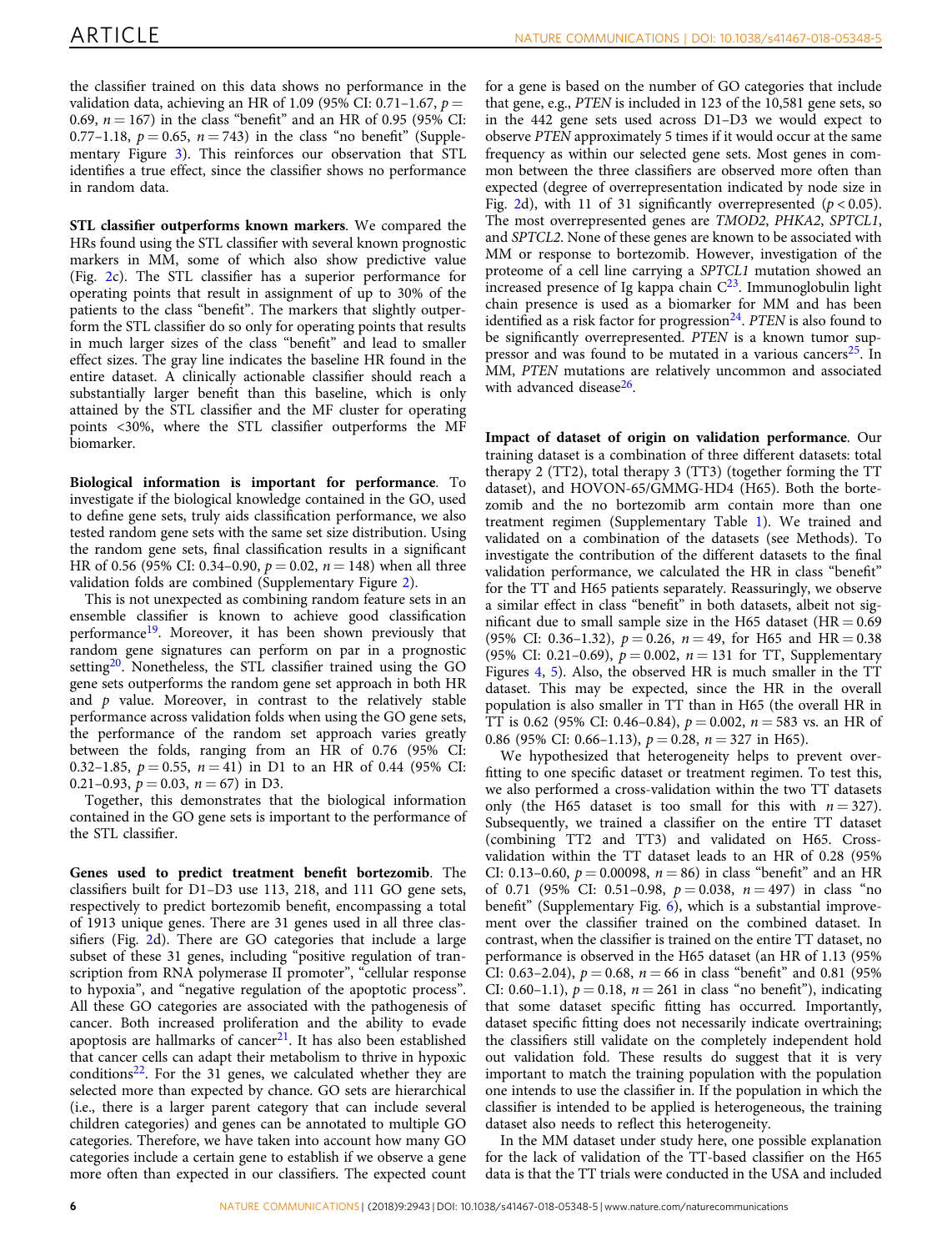more additional treatment than the European H65 trial (see Supplementary Table 1 for treatment details). When the STL classifier is trained exclusively on the TT datasets, it could become specifically predictive for the TT regimen, rather than bortezomib, explaining why this classifier does not show a satisfactory performance in H65. When trained on the mixed dataset, the classifier does show performance in the H65 dataset, but still performs better within the TT dataset, which makes up a bigger part of the training data.

STL finds a predictive classifier for lenalidomide benefit. The STL method was developed based on the bortezomib dataset. Even though a strict separation of training and validation has been made, we cannot exclude the possibility of "experimenter bias"[27](#page-8-0), which is the result of making experimental choices based on the results on the training dataset and which can lead to a classifier that will only perform well on the specific dataset at hand.

To demonstrate that the STL method is not biased to just one dataset we applied it to a completely independent dataset obtained from the CoMMpass database ([https://research.](https://research.themmrf.org/) [themmrf.org/\)](https://research.themmrf.org/). CoMMpass contains data from an observational MM study, meaning the trial did not interfere with the treating physician's choice of treatment. This is a good model for the setting in which an eventual predictive biomarker would be applied. Moreover, instead of microarrays, RNAseq was used to obtain gene expression measurements, thus providing an additional axis of variation compared to microarray data. Overall, gene expression data and annotation was available for 662 patients, 447 of which received lenalidomide in the first line and 215 did not. An overall HR of 0.59 ( $p = 0.004$ ) in favor of lenalidomide was observed, as seen in the Kaplan–Meier in Fig. 3a.

Similar as before, the dataset was divided into three equal folds and STL obtains classifiers that successfully predict benefit in all folds. Since the CoMMpass dataset is smaller than the bortezomib dataset used before, we required the "benefit" class to contain at least 30% of the patients, to ensure sufficient power. This results in a combined HR of 0.36 (95% CI: 0.18–0.71,  $p = 0.0031$ ,  $n =$ 206) over the entire dataset, as shown in Fig. 3b. In total 31.1% of patients were classified as class "benefit". Again, the STL classifier was able to distinguish a subset of patients with significant treatment benefit in each fold with HRs of 0.27 (95% CI:

0.07–1.06,  $p = 0.06$ ,  $n = 72$ ), 0.39 (95% CI: 0.11–1.41,  $p = 0.15$ ,  $n = 66$ ) and 0.40 (0.14–1.15,  $p = 0.09$ ,  $n = 68$ ) in D1–D3, respectively. This demonstrates that STL also successfully identified a predictor for lenalidomide benefit.

Genes used to predict treatment benefit lenalidomide. The predictive classifiers for lenalidomide use 47, 5, and 119 gene sets in D1–D3, respectively, encompassing 3723 unique genes. Out of these, 5 genes are used in all three classifiers: CYP11B2, SHH, HGNC, CAV1, and SMO, all of which are observed more frequently than expected. SHH and CYP11B2 are significantly overrepresented ( $p < 0.05$ ). SHH is a crucial part of the hedgehog signaling pathway, which has been previously found to play an important role in the pathogenesis of  $MM^{28}$ . Neither of these genes has previously been associated with lenalidomide response, possibly representing an undiscovered mechanism influencing lenalidomide response in MM patients.

### **Discussion**

Simulated treatment learning addresses an urgent clinical need because response rates to current cancer therapies are often poor and moreover frequently accompanied with serious side effects. STL offers an important step towards realistic personalization of cancer medicine administration by identifying gene expression markers that can be used to determine the most effective treatment for a cancer patient at the moment of diagnosis.

The STL classifier was successfully tested across different gene expression platforms, different treatments and different study types, demonstrating that STL is more generically applicable than one particular dataset. Since our work has focused on MM, an important next step is to investigate if STL is also successful in unraveling treatment benefit for other diseases. If so, STL can play an important role in rescuing treatments that do not achieve a significant effect in the entire patient population but may still benefit a subset of the patients. For instance, STL can be an important post hoc analysis for phase III clinical trials of novel treatments that have missed their endpoint, such as, for instance, nivolumab in the CheckMate-026 trial<sup>[29](#page-8-0)</sup>. We do note that STL requires a relatively large number of samples to build the classifier, which may not always be available when a novel treatment first enters clinical trials. The generic concept of STL can be readily extended to include patient similarity definitions based on



Fig. 3 Overview of the lenalidomide classifier results. a Kaplan-Meier curves for the entire lenalidomide dataset, showing an HR of 0.59 (95% CI: 0.41-0.84,  $p = 0.0042$ ,  $n = 662$ ) between the treatment arms. **b** Kaplan-Meier curve of the combined classifications into a "benefit" and "no benefit" class of D1-D3. An HR of 0.36 (95% CI: 0.18-0.71,  $p = 0.0031$ ,  $n = 206$ ) is found between the treatment arms in the "benefit" class and an HR of 0.71 (95% CI: 0.46-1.10,  $p = 0.13$ ,  $n = 456$ ) in the "no benefit" class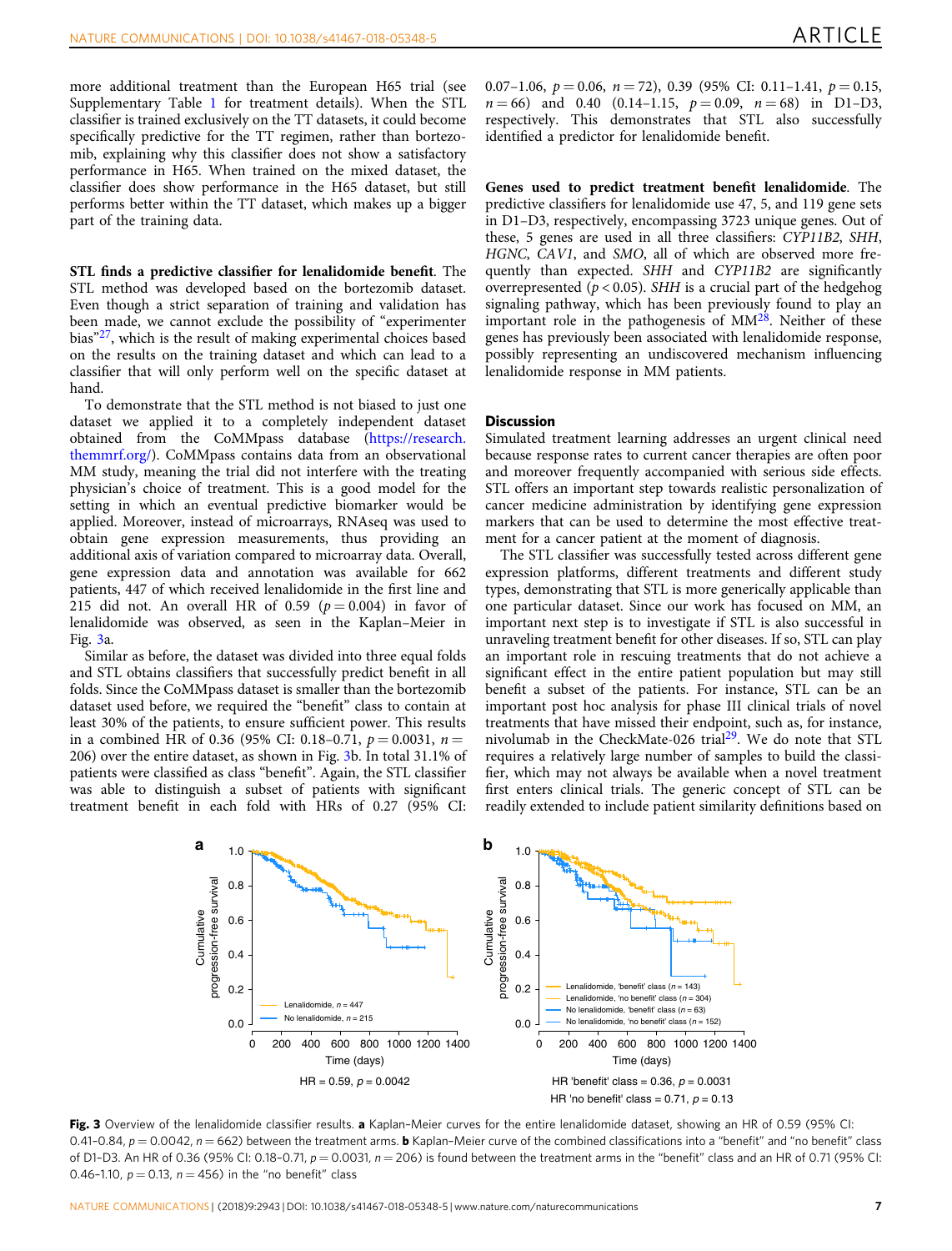e.g., germline or somatic genomic profiles and other types of outcome measure such as categorical or binary measures.

#### Methods

Data and processing. We pooled gene expression and survival data from three phase III trials: TT2 ([GSE2658](https://www.ncbi.nlm.nih.gov/geo/query/acc.cgi?acc=GSE2658)), TT3 (GSE2658), and H65/GMMG-HD4 [\(GSE19784](https://www.ncbi.nlm.nih.gov/geo/query/acc.cgi?acc=GSE19784)). The TT2 dataset included 345 newly diagnosed MM (NDMM) samples, treated either with thalidomide and melphalan ( $n = 173$ ) or melphalan alone ( $n = 172$ ). Average age is 56.3 (range: 24–76) and 57.1% of the patients is male. The TT3 dataset included 238 NDMM samples treated with bortezomib, thalidomide, dexamethasone, cyclophosphamide, cisplatin, and etoposide. Average age is 58.7 (range: 32–75) and 67.6% is male. The H65 dataset included 327 NDMM samples, treated either with vincristine, doxorubicin, and dexamethasone (VAD,  $n = 158$ ) or bortezomib, doxorubicin and dexamethasone (PAD,  $n = 169$ ). Average age is 54.7 (range: 27–65) and 56.4% is male. In our analyses of the pooled data two treatment arms were considered: a bortezomib arm, which comprises the PAD arm from H65 and TT3, and a nonbortezomib arm, which comprises the VAD arm from H65 and TT2. Combined, these datasets include 910 patients, of which 407 received bortezomib and 503 did not.

All samples were profiled with the Affymetrix Human Genome U133 plus 2.0 array. Gene expression was MAS5 and log2 normalized. Batch effects resulting from pooling different datasets were corrected with ComBat<sup>30</sup>. Data were scaled to mean 0 and variance 1 per probeset. Probesets with a variance of <1 before scaling were discarded.

The data was split in fold D1 (303 samples), fold D2 (303 samples), and fold D3 (304 samples), stratifying for treatment arm and survival. Fold D1 is not used at any point in the training and serves as validation data, while fold D2 and fold D3 are combined to serve as training data. After the STL classifier is successfully validated on fold D1, the folds are rotated to serve as additional validation folds to assess robustness. The training data for fold D2 consists of D1 and D3 and the training data for D3 consists of D1 and D2 (specification of which samples were used in which folds is available with the code in the GitHub repository).

After developing the STL method on the microarray dataset, we also applied it to the CoMMpass trial (NCT0145429) dataset generated by the Multiple Myeloma Research Foundation. For 662 patients both RNAseq, survival data, and treatment information was available. Sequencing data is processed with the Cufflinks pipeline (researcher.themmrf.org). The dataset was split into a treatment arm where patients received lenalidomide as first-line treatment ( $n = 447$ ) and an arm where patients did not ( $n = 215$ ). This data was also split into folds D1 (220 samples), D2 (221 samples) and D3 (221 samples), specification of which samples were used in which folds is available with the code in the GitHub repository.

Endpoint and survival analysis. PFS was used as endpoint, as this is the most direct readout of first-line treatment related survival, and therefore considered to be more relevant compared to overall survival. PFS times in the TT2 and H65 datasets were truncated to 52.53 months, corresponding to the longest follow-up time in the TT3 dataset.

Survival analyses were done using the Cox Proportional Hazards model (survival package, version  $2.38.4$ )<sup>31</sup>. For the microarray data, the survival analysis included a stratification for dataset of origin. This means the base hazard was estimated separately for the TT2/TT3 dataset and the H65 dataset. This is necessary to correct for the significant survival difference found between these datasets. HR and associated two-sided  $p$  values were calculated.  $P$  values below 0.05 were considered statistically significant. All HRs are computed as bortezomib vs. no bortezomib and lenalidomide vs. no lenalidomide, which means an HR below 1 signifies a benefit when receiving bortezomib or lenalidomide. All calculations were performed in R version 3.1.2.

Gene sets. For the bortezomib classifier we tested all GO categories, as defined by the R Bioconductor package hgu133plus2.db<sup>[32](#page-9-0)</sup> (accessed 27 October 2015), with two or more probesets associated to them. This resulted in 10,581 gene sets. To test whether the biological information, contained in the GO annotation, aids the performance of the algorithm, 10,581 random gene sets matching the size of the actual selected GO categories were also tested.

For the lenalidomide classifier we tested all the GO categories with two or more genes associated to them, as defined by Bioconductor package biomaRt<sup>[33](#page-9-0)</sup> (accessed 19 June 2017). This resulted in 9121 gene sets.

Algorithm. The STL classifier aims to predict if a patient does or does not benefit from a certain treatment of interest based on the gene expression profile of the patient. In order to train this classifier, a gene expression dataset is required that consists of two treatment arms and a continuous outcome measure. These data are first split into training and validation folds. The training data comprises of twothirds of the data, while one-third (fold D) is kept apart to function as validation data. We define three separate folds D (D1–D3), such that each patient is included in the validation set once. The training data is subsequently split further into folds A–C for training.

We first define a ranked list of prototype patients on fold A (Step 1) that exhibit a better than expected prognosis on the treatment of interest compared to a set of genetically similar patients that received an alternative treatment. In Step 2, a decision boundary around a selection of prototype patients is determined on fold B. Patients that lie within this decision boundary are expected to show a favorable outcome when receiving the treatment of interest and are classified as benefitting (class "benefit"). All other patients are considered class "no benefit" and are not expected to benefit from receiving the treatment of interest. Because it is a priori unknown based on which genes patient similarity should be defined, step 1 and 2 are performed for a large number of functionally coherent gene sets obtained from the GO annotation, yielding one classifier per gene set. Step 1 and 2 are repeated 12 times to obtain a robust estimate of the performance per gene set. In each repeat, the training data is split into a different fold A–C. The performance is defined as the HR between treatments in class "benefit", found in a fold C, which contains samples that were not used in step 1 and 2. All gene sets are ranked by their mean performance in fold C across repeats. In Step 3 we determine the optimal number of gene sets to combine into a final classifier. We found that defining performance and selecting the optimal number of gene sets on the same folds C leads to overtraining. Therefore, we run the entire algorithm a second time (Run 2), using 12 new repeats with different splits into fold A–C. The first run of 12 repeats is used to rank the gene sets. The combined performance of these ranked gene sets on the folds C from Run 2 is used to determine the optimal number s of gene sets. Similar to the boosting principle<sup>34</sup>, the individual classifiers are combined into an ensemble to construct a more robust final classifier. The performance of this combined classifier is measured on fold C of Run 2. The gene sets are added to the classifier in order of their ranking, until an optimal performance is reached across all the repeats from Run 2. Since there are 12 repeats, each combination results in 12 HRs as measured on the folds C from run 12. To determine the optimal number of gene sets, we fit a local polynomial regression line on the median HRs for each combination of gene sets. The optimal number of gene sets s is reached when adding a gene set does not result in a lower HR. We then rank the gene sets based on their individual performance across the folds C of Run 2 and select the top s for inclusion in the final ensemble classifier. Finally, in Step 4, one final classifier is trained using the entire training dataset for these selected gene sets.

These steps are visualized in Fig. [1d](#page-1-0) and are described in more detail below. In Step 1, we perform prototype ranking on fold A. For each patient receiving the treatment of interest, the treatment benefit is defined as

$$
\Delta PFS_i = \frac{1}{n} \sum_{j \in O} \left( PFS_i - PFS_j \right) \tag{1}
$$

where  $O$  is the set of the  $n$  most similar patients (based on Euclidean distance) that did not receive the treatment of interest. We use  $n = 10$ . In an approach similar to Harrell's C-statistic<sup>35</sup>,  $\Delta$ PFS is only calculated for neighbor pairs where it is clear which patient experienced an event first; if both are censored or one patient is censored before the neighbor experienced an event, ΔPFS is not computed. When  $n = 10$  is used, this on average leads to seven neighbors being used in the calculation of ΔPFS. To correct for the fact that a patient with a long survival time will, on average, have a large ΔPFS irrespective of its relative treatment benefit compared to genetically similar patients, we define the z- normalized zPFS score as:

$$
zPFS_i = \frac{\Delta PFS_i - \mu(\text{RPFS}_i)}{\sigma(\text{RPFS}_i)}
$$
(2)

where RPFS is a distribution of 1000 random ΔPFS scores, obtained by calculating ΔPFS for randomly chosen sets O, i.e., determining treatment benefit with respect to random patients instead of genetically similar patients. Based on the zPFS score all patients in fold A that were given the treatment of interest can be ranked.

In Step 2, we define the classifier on fold B. The classifier is defined by a subset of k top-ranked prototypes along with a decision boundary defined in terms of the Euclidean distance  $\gamma$  around a prototype. A patient is classified as class "benefit" when it lies within  $\gamma$  of any of the top k prototypes. The optimal values for k and  $\gamma$  are those resulting in the lowest HR in class "benefit" (the patient group in which the treatment of interest should have a better survival). We set an operating point that additionally constrains  $k$  and  $\gamma$ , such that class "benefit" comprises at least a certain percentage of the dataset. This ensures sufficient statistical power to compute the significance of the HR in the "benefit" class. The number of prototypes was restricted to ten to prevent defining an extremely complicated classifier. The search grid for parameter  $\gamma$  was made dependent on the local density of the neighbors, and consisted of the sorted list of Euclidean distances between the prototype and its neighbors. The optimal k and  $\gamma$  combination is chosen so that the HR in class "benefit" is minimal, while still associated with a  $p$  value below 0.05. If no combination results in a  $p$  value below 0.05, the minimal nonsignificant HR that results in a class "benefit" of sufficient size is chosen.

In step 3, we rank and select the gene sets. First, the gene sets are ranked by their mean performance in fold C over all repeats from Run 1. After ranking, we run the algorithm a second time, with different divisions into fold A–C. We add gene sets to an ensemble classifier one by one based on this ranking. The performance of the combined gene sets is measured on each fold C of this second run. We find that defining the ranking on different folds than we use to measure combined performance prevents overtraining, although some bias is still expected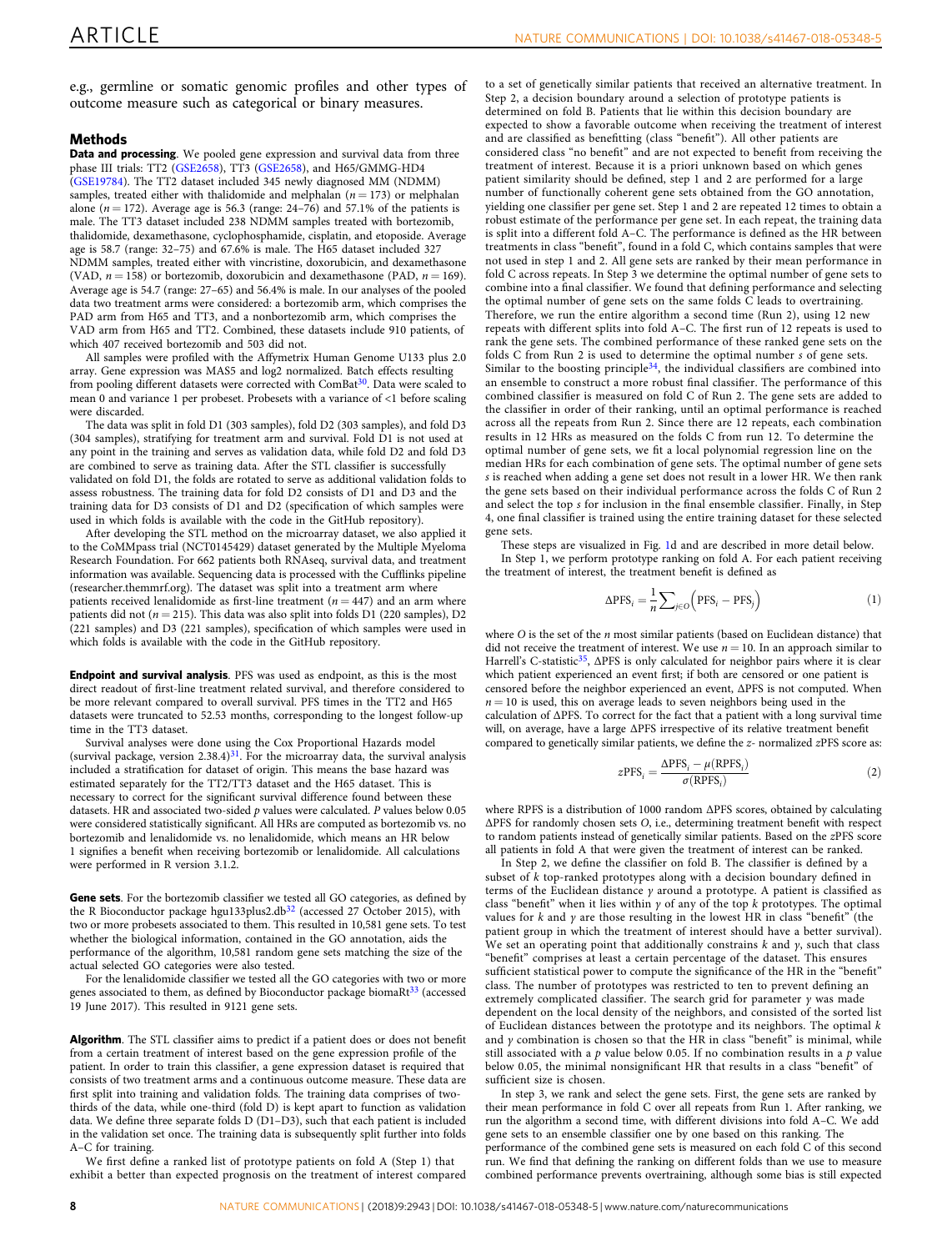<span id="page-8-0"></span>to occur. Since the found HR can fluctuate between folds and gene set numbers, a regression line is fit through the median HRs found on folds C in the second run and the optimal number of gene sets is determined: the first combination of gene sets for which adding another gene set does not lead to an improvement of the HR larger than  $1 \times 10^{-4}$ 

After the optimal number of gene sets is determined in Step 3, the final classifier is defined in Step 4. The gene sets are ranked based on their mean performance in fold C in the second run. The top scoring gene sets are selected and for these gene sets a final classifier is trained. To this end, the complete training dataset is split into only two folds, since the third fold is no longer required. The classifiers defined by different gene sets are combined into an ensemble classifier by an equally weighted voting procedure, which means each classifier has an equal influence on the final classification. For an ensemble classifier containing s gene sets, this defines a classification score between 0 and s per patient. This score is thresholded by threshold T, which determines whether a patient is to benefit from the treatment of interest, where a patient with a score below the threshold is classified as not benefitting from treatment ("no benefit" class). The optimal threshold T is the one for which the HR between treatments is minimal in class "benefit". This combination of classifiers and threshold can be used to classify new and unseen patients and is validated on fold D.

Calculating overrepresentation of genes in the classifier. The same gene can be used multiple times in a single classifier and/or multiple times across the classifiers obtained for fold D1–D3. Both cases provide evidence of the importance of the gene for the treatment benefit prediction. To assess whether genes are selected more frequently than expected by chance across all three classifiers, we determine the degree of overrepresentation by dividing the observed count by the expected count. The expected count is calculated by  $p \times W$ , where p is the fraction of the gene sets containing the gene and W the total number of gene sets selected across all three classifiers. A  $p$  value is determined using the binomial test.

Training regular classifiers. We defined the labels that were used to train the regular classifiers in two ways. First, labels were defined by assigning the 25% longest surviving bortezomib patients and the 25% shortest surviving nonbortezomib patients to the "benefit" class and all others to the "no benefit" class. A classifier was trained using folds A–C to predict these labels, using the HR in validation fold D1 as performance measure of the predictive power. For the nearest mean classifier, a double-loop cross-validation was used to optimize the number of genes (ranked based on t-score), using balanced accuracy as the performance measure.

A random forest classifier (R package randomForest, version  $4.6.12$ ) $36$  and a support vector machine (R package e1071, version  $1.6.7$ ) $^{37}$  $^{37}$  $^{37}$  were also trained. For both these classifiers, the number of genes was optimized in cross-validation. For the random forest classifier 2000 trees were trained per classifier and the bootstrap sample was sampled equally from both classes, to prevent the classifier being affected by the class imbalance. For the support vector machine, C values from 1 to 100 were tested, in steps of 1. The gamma used is 1/P, where P is the number of input variables, i.e., the number of genes.

For all classifiers, the accuracy reported is the mean accuracy in cross-validation for the optimal number of input genes.

Comparison with known prognostic markers. To the best of our knowledge, RPL5 is the only published gene expression-based marker that predicts bortezomib benefit by comparing to another treatment group<sup>18</sup>. We tested RPL5 on the data from the TT studies, since it was trained on the H65 data. Since some predictive markers are discovered by testing markers previously known to be prognostic, we also compare with prognostic markers. FISH markers were called on the gene expression data, using previously developed classifiers<sup>38</sup>, since FISH data were not available for all patients. Unfortunately, there is no reliable gene expression classifier for del17p. We tested if any predictive information was available in previously defined molecular subtypes in  $\overline{MM}^{39}$  and in the prognostic gene signature EMC-92[40](#page-9-0).

Code availability. All code needed to train and validate the classifier is available at github.com/jubels/GESTURE.

Data availability. All survival and treatment data included in the bortezomib dataset are supplied in the GitHub repository. The gene expression data from the TT2 and TT3 studies are accessible in the GEO database, accession number [GSE2658.](https://www.ncbi.nlm.nih.gov/geo/query/acc.cgi?acc=GSE2658) The gene expression data from the H65/GMMG-HD4 study is accessible in the GEO database, accession number [GSE19784](https://www.ncbi.nlm.nih.gov/geo/query/acc.cgi?acc=GSE19784).

All survival, treatment and RNAseq data used for the lenalidomide dataset is accessible at research.themmrf.org.

Received: 27 December 2017 Accepted: 22 June 2018 Published online: 27 July 2018

#### References

- 1. Burrell, R. A., McGranahan, N., Bartek, J. & Swanton, C. The causes and consequences of genetic heterogeneity in cancer evolution. Nature 501, 338–345 (2013).
- 2. Block, K. I. et al. Designing a broad-spectrum integrative approach for cancer prevention and treatment. Semin. Cancer Biol. 35, S276–S304 (2015).
- 3. Santos, C. et al. Intrinsic cancer subtypes—next steps into personalized medicine. Cell Oncol. 38, 3–16 (2015).
- 4. Lièvre, A. et al. KRAS mutation status is predictive of response to cetuximab therapy in colorectal cancer. Cancer Res. 66, 3992–3995 (2006).
- 5. Bernard, P. S. et al. Supervised risk predictor of breast cancer based on intrinsic subtypes. J. Clin. Oncol. 27, 1160–1167 (2009).
- 6. Walther, A. Genetic prognostic and predictive markers in colorectal cancer. Nat. Rev. Cancer 9, 489–499 (2009).
- 7. Van't Veer, L. J. et al. Gene expression profiling predicts clinical outcome of breast cancer. Nature 415, 530–536 (2002).
- 8. Cardoso, F. et al. 70-Gene signature as an aid to treatment decisions in earlystage breast cancer. New Engl. J. Med. 375, 717–729 (2016).
- 9. Bhutani, M. et al. Investigation of a gene signature to predict response to immunomodulatory derivatives for patients with multiple myeloma: an exploratory, retrospective study using microarray datasets from prospective clinical trials. Lancet Haematol. 4, e443–e451 (2017).
- 10. Vangsted et al. Drug response prediction in high-risk multiple myeloma. Gene. **644**, 80-86 (2018).
- 11. Ting, K. R. et al. Novel panel of protein biomarkers to predict response to bortezomib-containing induction regimens in multiple myeloma patients. BBA Clin. 8, 28–34 (2017).
- 12. Howlader N., et al. SEER Cancer Statistics Review, 1975–2013. (National Cancer Institute, Bethesda, MD). Retrieved from: [http://seer.cancer.gov/csr/](http://seer.cancer.gov/csr/1975_2013/) [1975\\_2013/](http://seer.cancer.gov/csr/1975_2013/) (2016).
- 13. Kumar, S. K. et al. Improved survival in multiple myeloma and the impact of novel therapies. Blood 111, 2516–2520 (2008).
- 14. Munshi, N. C. & Anderson, K. C. New strategies in the treatment of multiple myeloma. Clin. Cancer Res. 19, 3337–3344 (2013).
- Lohr, J. G. et al. Widespread genetic heterogeneity in multiple myeloma: implications for targeted therapy. Cancer Cell 25, 91–101 (2014).
- 16. Keats, J. J. et al. Clonal competition with alternating dominance in multiple myeloma. Blood 120, 1067–1076 (2012).
- 17. Neben, K. et al. Administration of bortezomib before and after autologous stem cell transplantation improves outcome in multiple myeloma patients with deletion 17p. Blood 119, 940–948 (2012).
- 18. Hofman, I. J. F. et al. RPL5 on 1p22.1 is recurrently deleted in multiple myeloma and its expression is linked to bortezomib response. Leukemia 31, 1706–1714 (2017).
- 19. Breiman, L. Random forests. Mach. Learn. 45, 5–32 (2001).
- 20. Venet, D., Dumont, J. E. & Detours, V. Most random gene expression signatures are significantly associated with breast cancer outcome. PLoS Comput. Biol. 7, e1002240 (2011).
- 21. Hanahan, D. & Weinberg, R. A. Review hallmarks of cancer: the next generation. Cell 144, 646–674 (2011).
- 22. Eales, K. L., Hollinshead, K. E. R. & Tennant, D. A. Hypoxia and metabolic adaptation of cancer cells. Oncogenesis 5, e190 (2016).
- 23. Stimpson, S. E., Lauto, A., Coorssen J. R., Myers S. J. Isolation and identification of ER associated proteins with unique expression changes specific to the V144D SPTLC1 mutations in HSN-I. Biochemistry & Analytical Biochemistry 5, 248 (2016).
- 24. Dispenzieri, A. et al. Immunoglobulin free light chain ratio is an independent risk factor for progression of smoldering (asymptomatic) multiple myeloma. Blood 111, 785–789 (2008).
- 25. Yamada, K. M. & Araki, M. Tumor suppressor PTEN: modulator of cell signaling, growth, migration and apoptosis. J. Cell Sci. 114(Pt 13), 2375–2382 (2001).
- 26. Chang, H. et al. Analysis of PTEN deletions and mutations in multiple myeloma. Leuk. Res. 30, 262–265 (2006).
- 27. Holman, L., Head, M. L., Lanfear, R., and Jennions, M. D. Evidence of experimental bias in the life sciences: Why we need blind data recording. PLoS Biol. 13, e1002190 (2015).
- 28. Blotta, S. et al. Canonical and noncanonical hedgehog pathway in the pathogenesis of multiple myeloma. Blood 120, 5002–5013 (2012).
- 29. Socinki et al. CheckMate 026: a phase 3 trial of nivolumab vs. investigator's choice (IC) of platinum-based doublet chemotherapy (PT-DC) as first-line therapy for stage iv/recurrent programmed death ligand 1 (PD-L1)-positive NSCLC. Ann. Oncol. 27, vi552–vi587 (2016).
- Johnson, W. E., Li, C. & Rabinovic, A. Adjusting batch effects in microarray expression data using empirical Bayes methods. Biostatics 8, 118–127 (2007).
- 31. Therneau T. A Package for Survival Analysis in S. version 2.38, https://CRAN. R- project.org/package = survival. (2015).